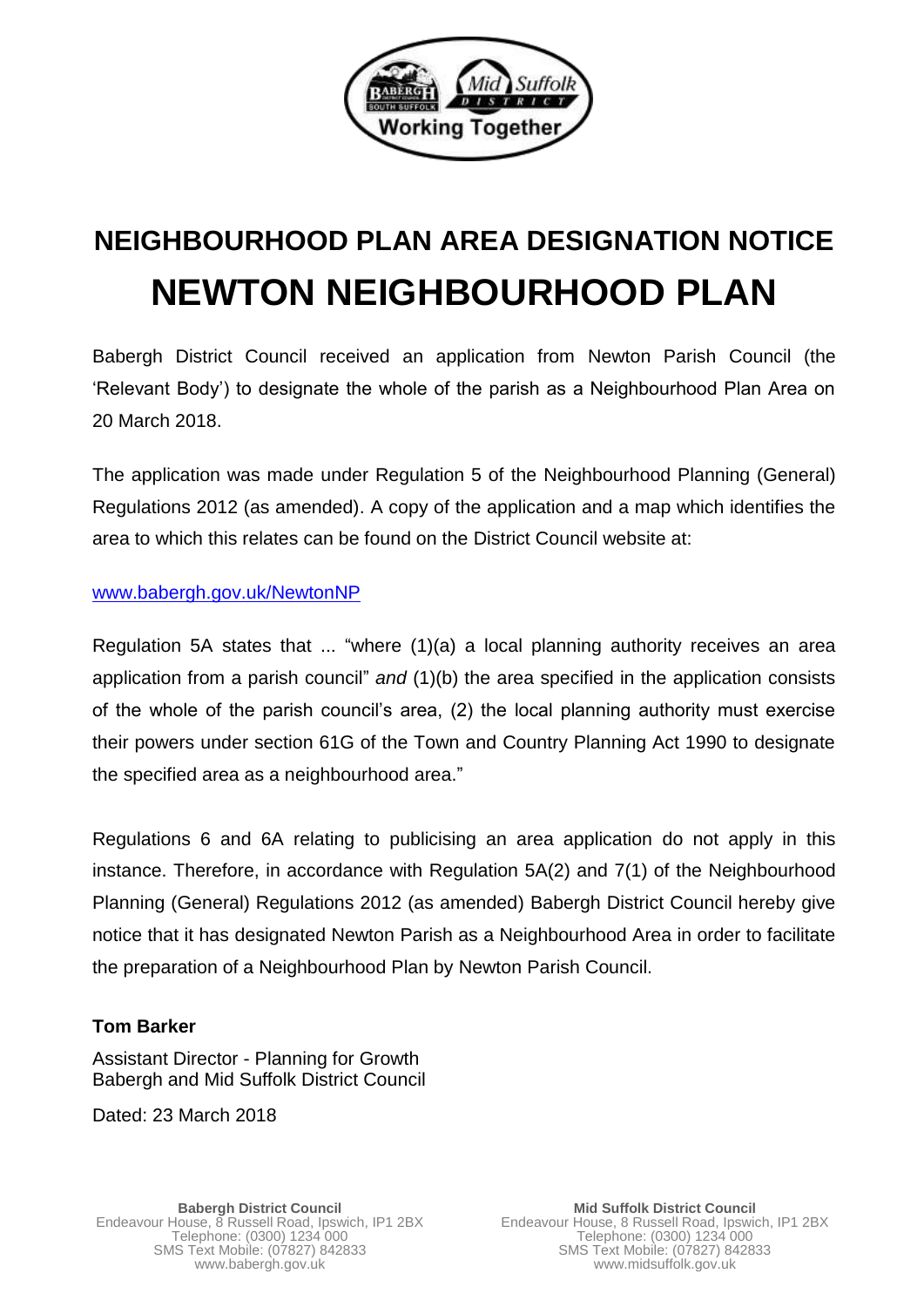

# **Application to designate a Neighbourhood Area**

| <b>Town and Country Planning Act 1990</b><br><b>Neighbourhood Planning (General) Regulations 2012 (as amended)</b> |                            |  |
|--------------------------------------------------------------------------------------------------------------------|----------------------------|--|
| Parish clerk details                                                                                               |                            |  |
| Title                                                                                                              | Mr                         |  |
| First name                                                                                                         | Adrian                     |  |
| Last name                                                                                                          | Beckham                    |  |
| Property name/number                                                                                               | The Lodge                  |  |
| Address line 1                                                                                                     | Newton Road                |  |
| Address line 2                                                                                                     |                            |  |
| Town/Village                                                                                                       | Sudbury                    |  |
| County                                                                                                             | Suffolk                    |  |
| Postcode                                                                                                           | <b>CO10 2RS</b>            |  |
| Email address                                                                                                      | clerk.newtonpc@outlook.com |  |
| <b>Additional contact details (if different)</b>                                                                   |                            |  |
| Title                                                                                                              | Ms                         |  |
| First name                                                                                                         | Laura                      |  |
| Last name                                                                                                          | Smith                      |  |
| Property name/number                                                                                               |                            |  |
| Address line 1                                                                                                     |                            |  |
| Address line 2                                                                                                     |                            |  |
| Town/Village                                                                                                       |                            |  |
| County                                                                                                             |                            |  |
| Postcode                                                                                                           |                            |  |
| Email address                                                                                                      |                            |  |
| <b>Relevant body</b>                                                                                               |                            |  |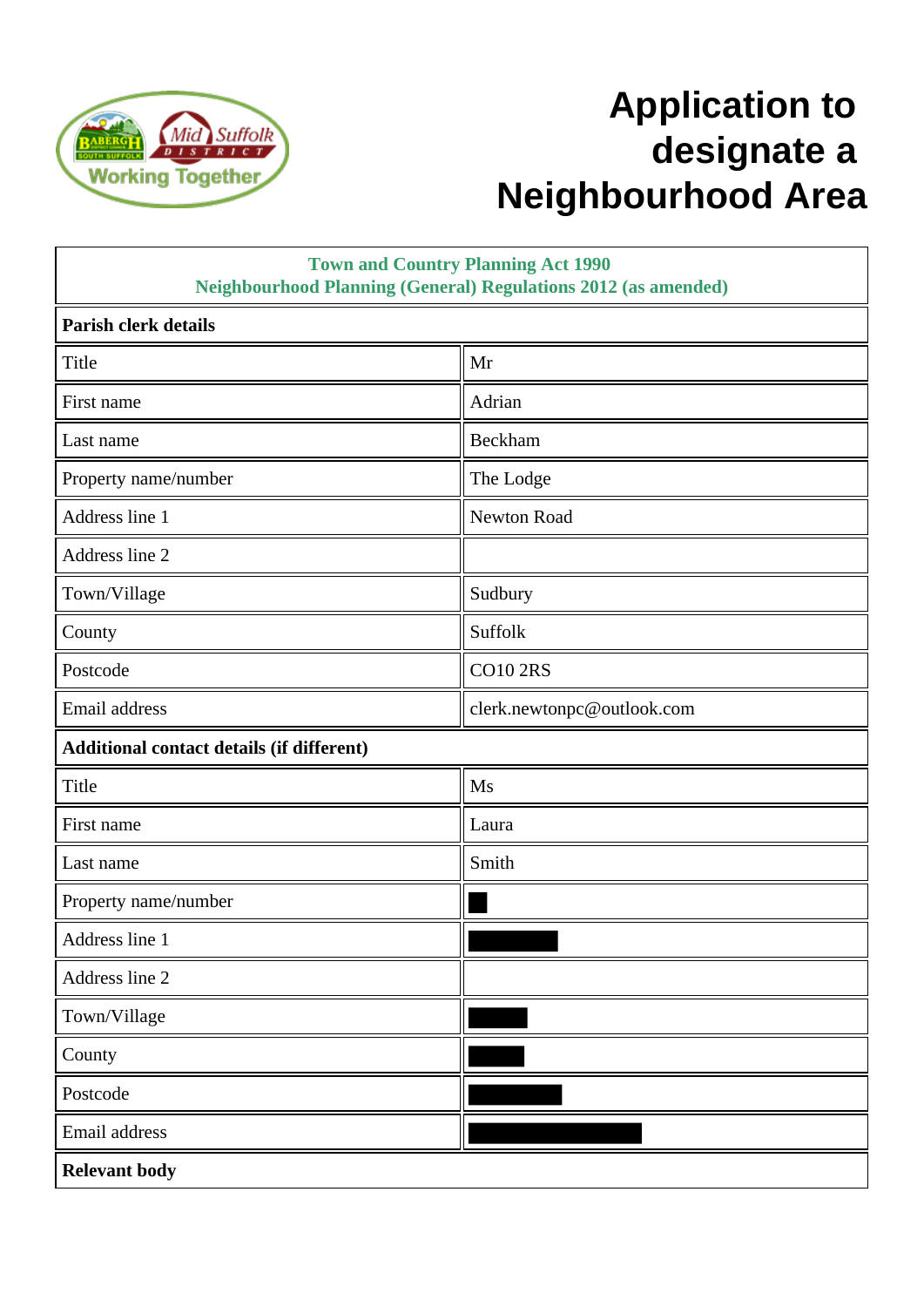| Confirmation that you are the relevant body to<br>undertake neighbourhood planning in your area in<br>accordance with the regulations                                                                                                                                                                                                                                                                                                                                                                                                                                                                                                                                                                                                                                                                                                                                                                                                                                                  | Yes                             |  |
|----------------------------------------------------------------------------------------------------------------------------------------------------------------------------------------------------------------------------------------------------------------------------------------------------------------------------------------------------------------------------------------------------------------------------------------------------------------------------------------------------------------------------------------------------------------------------------------------------------------------------------------------------------------------------------------------------------------------------------------------------------------------------------------------------------------------------------------------------------------------------------------------------------------------------------------------------------------------------------------|---------------------------------|--|
| District                                                                                                                                                                                                                                                                                                                                                                                                                                                                                                                                                                                                                                                                                                                                                                                                                                                                                                                                                                               | <b>Babergh District Council</b> |  |
| Parish                                                                                                                                                                                                                                                                                                                                                                                                                                                                                                                                                                                                                                                                                                                                                                                                                                                                                                                                                                                 | Newton                          |  |
| If adjacent LA/Parish was selected these details<br>have been provided                                                                                                                                                                                                                                                                                                                                                                                                                                                                                                                                                                                                                                                                                                                                                                                                                                                                                                                 |                                 |  |
| Name of neighbourhood area                                                                                                                                                                                                                                                                                                                                                                                                                                                                                                                                                                                                                                                                                                                                                                                                                                                                                                                                                             |                                 |  |
| Name by which the neighbourhood area will<br>formally be known                                                                                                                                                                                                                                                                                                                                                                                                                                                                                                                                                                                                                                                                                                                                                                                                                                                                                                                         | Newton Neighbourhood Plan       |  |
| <b>Extent of the area</b>                                                                                                                                                                                                                                                                                                                                                                                                                                                                                                                                                                                                                                                                                                                                                                                                                                                                                                                                                              |                                 |  |
| Intended extent of the area                                                                                                                                                                                                                                                                                                                                                                                                                                                                                                                                                                                                                                                                                                                                                                                                                                                                                                                                                            | Whole parish boundary area      |  |
| Is assistance with an OS plan required                                                                                                                                                                                                                                                                                                                                                                                                                                                                                                                                                                                                                                                                                                                                                                                                                                                                                                                                                 | N <sub>o</sub>                  |  |
| To satisfy Regulation 5 of the Neighbourhood Planning (General) Regulations 2012 the following<br>statement has been provided to explain why the area being proposed is considered appropriate:                                                                                                                                                                                                                                                                                                                                                                                                                                                                                                                                                                                                                                                                                                                                                                                        |                                 |  |
| Newton Parish Council resolved at its meeting of November 8th 2017 to begin the process of producing a<br>Neighbourhood Plan. As part of the process the Parish Council agreed that it was appropriate that the<br>designation area should be the whole area within the parish boundary. That decision was based on the core<br>principle of inclusion and the need to preserve all that is best about our rural community. Using the<br>existing boundary is logical as it is both understandable to villagers and will conform to the electoral base<br>that will be consulted later for the Newton Parish referendum. Villagers were consulted about the<br>proposed area at a village meeting held on the 20th January 2018, and attended by 40 villagers. There was<br>also a subsequent opportunity to comment on the proposed boundary at a village coffee morning held on<br>3rd February 2018, and attended by 30 people. On both occasions the villagers supported the idea. |                                 |  |
| Intention of neighbourhood area                                                                                                                                                                                                                                                                                                                                                                                                                                                                                                                                                                                                                                                                                                                                                                                                                                                                                                                                                        |                                 |  |
| The following is intended to be undertaken within<br>the neighbourhood area                                                                                                                                                                                                                                                                                                                                                                                                                                                                                                                                                                                                                                                                                                                                                                                                                                                                                                            | Neighbourhood Development Plan  |  |
| Support provided for this choice:                                                                                                                                                                                                                                                                                                                                                                                                                                                                                                                                                                                                                                                                                                                                                                                                                                                                                                                                                      |                                 |  |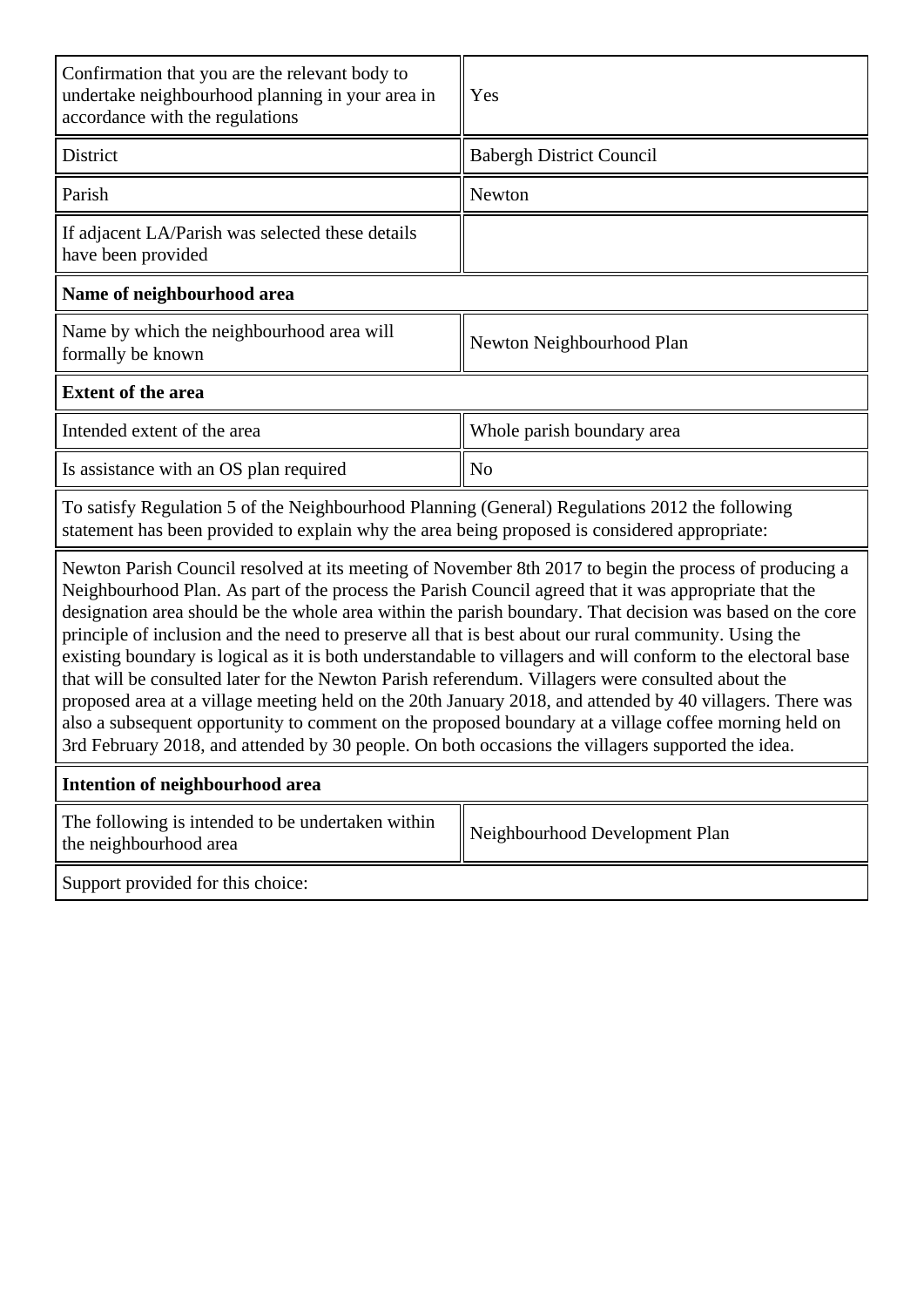Newton Parish Council has been liaising with Babergh District Council and consulting villagers periodically since 2011 about the concept and benefits of community led plans. Two village consultation surveys were completed in 2012 and 2015 and the information helped to crystallise thinking. Newton Parish Council met with Sue Calver (Locality Officer - Babergh District Council) on the 16th June 2016 to discuss the principles and practicalities of neighbourhood planning. Subsequent to that discussion it was decided to hold a "raising awareness" meeting with villagers on 7th September 2016. The meeting was well attended and a range of issues were discussed including the 4 different community plan options. Newton Parish Council then met with Bill Newman (Babergh & Mid-Suffolk Corporate Manager) to learn more about the emerging "Local Plan" and the implications this could have for Newton as a "Hinterland Village". Newton Parish Council also consulted with Lee Parker (Babergh District Councillor) and James Finch (Suffolk County Councillor). As previously mentioned, the decision to move forward with a Neighbourhood Plan was approved at a Council meeting on 8th November 2017. In December 2017, all villagers received a personal invitation to attend a meeting on the 20th January 2018, to learn more about neighbourhood plans including very important issues of who has responsibility for writing the plan. 15 volunteers committed themselves to working with the local community to formulate and write a Neighbourhood Plan. On 22nd February 2018 the Newton Parish Operational Group comprising of 3 Parish Councillors and 12 villagers held its first meeting.

#### **Adjoining parish clerk details (multi-parish areas)**

Details of adjoining parish or parishes clerk details if provided

## **Declaration**

I/we hearby apply to designate a neighbourhood area as described on this form and on the accompanying plan.

| Name(s) | Adrian Beckham         |
|---------|------------------------|
| Date    | $\parallel$ 20/03/2018 |